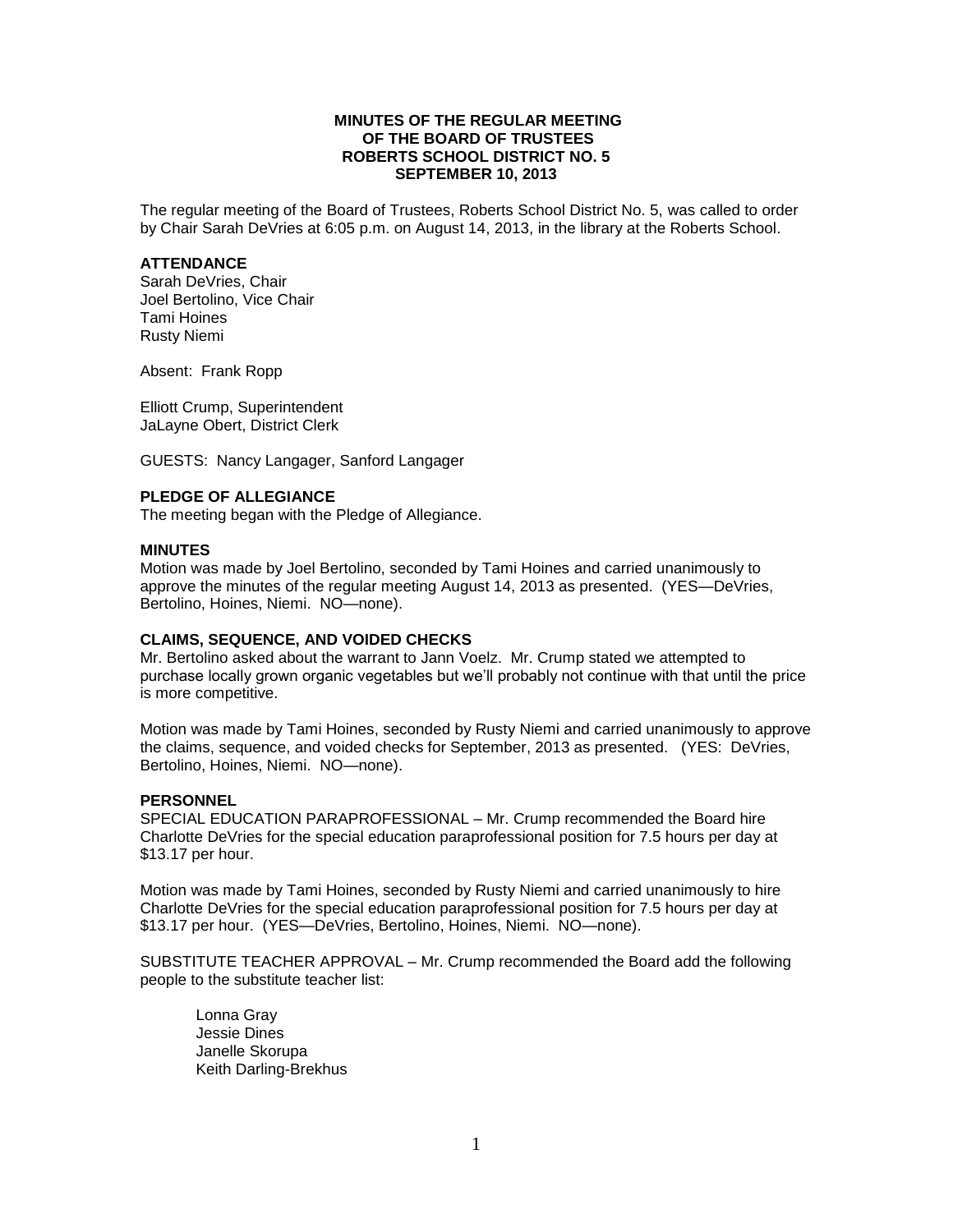Motion was made by Joel Bertolino, seconded by Tami Hoines and carried unanimously to approve adding Lonna Gray, Jessie Dines, Janelle Skorupa, and Keith Darling-Brekhus to the substitute teacher list. (YES—DeVries, Bertolino, Hoines, Niemi. NO—none).

OUT OF DISTRICT CONTRACTS – Motion was made by Joel Bertolino, seconded by Rusty Niemi and carried unanimously to approve Student Attendance Agreements for the following students as recommended by the superintendent: Rain Boehm, Sequoia Boehm, Abigail Dines, Augustus Dines, Bryce Dines, Makayla Dines, Seth Green, Wyatt Hobson, Treston Mitchell, Trey Mitchell, Danni Nardinger, Brooklin Nimrick-Ayers, Landin Nimrick-Ayers, Claire Schoening, Garett Spencer, Gus Spencer, Amanda Ullom, Saige Weimer, Savvana Weimer. (YES— DeVries, Bertolino, Hoines, Niemi. NO—none).

CONCESSIONS – Mr. Crump stated his recommendation two years ago for concessions was to pay a concessions manager \$750 per season and 20% of the profit out of the concessions sold. He stated this year's junior class is doing concessions and Michelle Schoening has been heading it up but the class hasn't approved paying for a manager.

Michelle Schoening stated the class met again last night and has been discussing a number of things such as what to purchase and how to pay for it. She stated there was confusion before the meeting and she didn't realize the stipend for the manager had to come from the student funds.

Mr. Crump stated there is money in the class account and reimbursements are made to those getting the supplies when a receipt is submitted.

Ms. Schoening stated there needs to be another way for the class to access the money.

Mr. Bertolino stated there are civic organizations that would possibly front the money and then be reimbursed.

Mr. Crump stated if a parent gets a credit card, the purchases could be paid off before a bill is even received.

Ms. Schoening stated when she was approached about doing the position, it was offered at \$750 per season and a percentage of the profits and that is what she accepted but neither she nor the class understood the class had to pay the stipend.

Mr. Crump stated whenever a concessions manager has been discussed, it has been with the understanding the stipend would be paid from the concessions profit.

Ms. Schoening stated she wished things were in writing so everyone was on the same page.

Sarah DeVries stated this is either a discussion we have every year or we need to formalize some guidelines. She asked Mr. Crump to work on this item.

## **NEW BUSINESS**

SKI DAYS – Mr. Crump recommended the Board designate March 10 and March 17, 2014, as ski days for the school.

Ms. Hoines asked who will be organizing the program. Mr. Crump stated Mrs. Wright has done it in the past but if he needs to run it, he will.

Motion was made by Rusty Niemi, seconded by Tami Hoines and carried unanimously to approve March 10 and 17, 2014 as ski days for the school. (YES—DeVries, Bertolino, Hoines, Niemi. NO—none).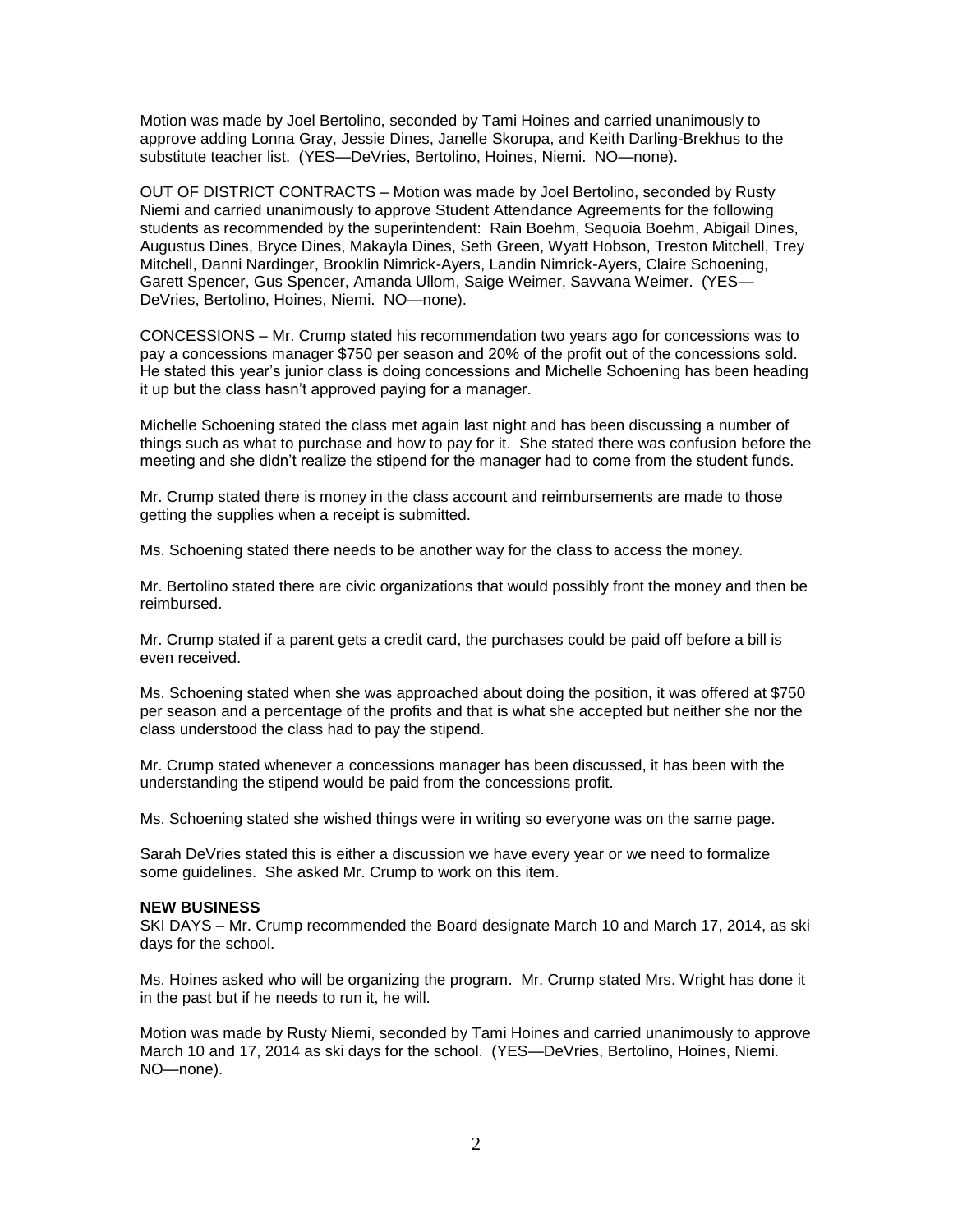STUDENT ADMITTANCE – Mr. Crump stated the Board was given information on the statute regarding admitting a 19 year old student. He stated the district won't receive any ANB for the student but the student can be admitted.

Mr. Crump stated there is a student who has been out of school for a year but would like to enroll at Roberts to complete the last  $4 - 4.5$  credits needed to graduate. He stated the student would fit into classes we offer at no cost to us.

Mr. Bertolino asked if enrolling the student would have any effect on the rest of the student body. Mr. Crump stated it wouldn't.

Mr. Niemi asked if Mr. Crump would recommend enrolling the student.

Mr. Crump stated he has talked at length with the student and would recommend enrollment.

Motion was made by Rusty Niemi, seconded by Joel Bertolino and carried unanimously to allow a 19-year old student to enroll at Roberts School. (YES—DeVries, Bertolino, Hoines, Niemi. NO none).

CREDITS FOR GRADUATION – Mr. Crump two students have transferred in as seniors who haven't had the opportunity to earn as many credits in the schools they attended as we require in Roberts for graduation (25).

Mr. Crump stated if the first student passes all classes currently enrolled in, the student would complete all graduation requirements and graduate with 24.5 credits.

Mr. Crump stated the second student would end up with 24 credits if all classes are successfully completed.

Ms. Hoines asked if this is a district level decision.

Mr. Crump stated it is as long as the students meet the state requirements for graduation. He added we offer more opportunities for students to gain credits than these students had access to.

Motion was made by Joel Bertolino, seconded by Rusty Niemi and carried unanimously to allow two senior transfer students to graduate with 24.5 and 24 credits instead of the required 25 as long as they pass all the required courses for graduation. (YES—DeVries, Bertolino, Hoines, Niemi. NO—none).

MATERNITY LEAVE – Mr. Crump stated Crystal Wright has requested maternity leave from approximately October 21, 2013 through February 3, 2014. He added because of medical issues, the start date of the leave may be sooner than October 21 but recommended the Board approve the request.

Ms. Hoines asked who will cover for Mrs. Wright while she is gone.

Mr. Crump stated the current aides, Mrs. Smith and Mrs. DeVries, will be here but we're also looking at having one more person available.

Motion was made by Rusty Niemi, seconded by Tami Hoines and carried unanimously to approve maternity leave for Crystal Wright. (YES—DeVries, Bertolino, Hoines, Niemi. NO—none).

# **OLD BUSINESS**

ADMINISTRATIVE NEGOTIATIONS/CONTRACTS – Ms. Hoines stated she and Mr. Niemi met with Nancy Langager and JaLayne Obert for negotiations. She stated the recommendation for